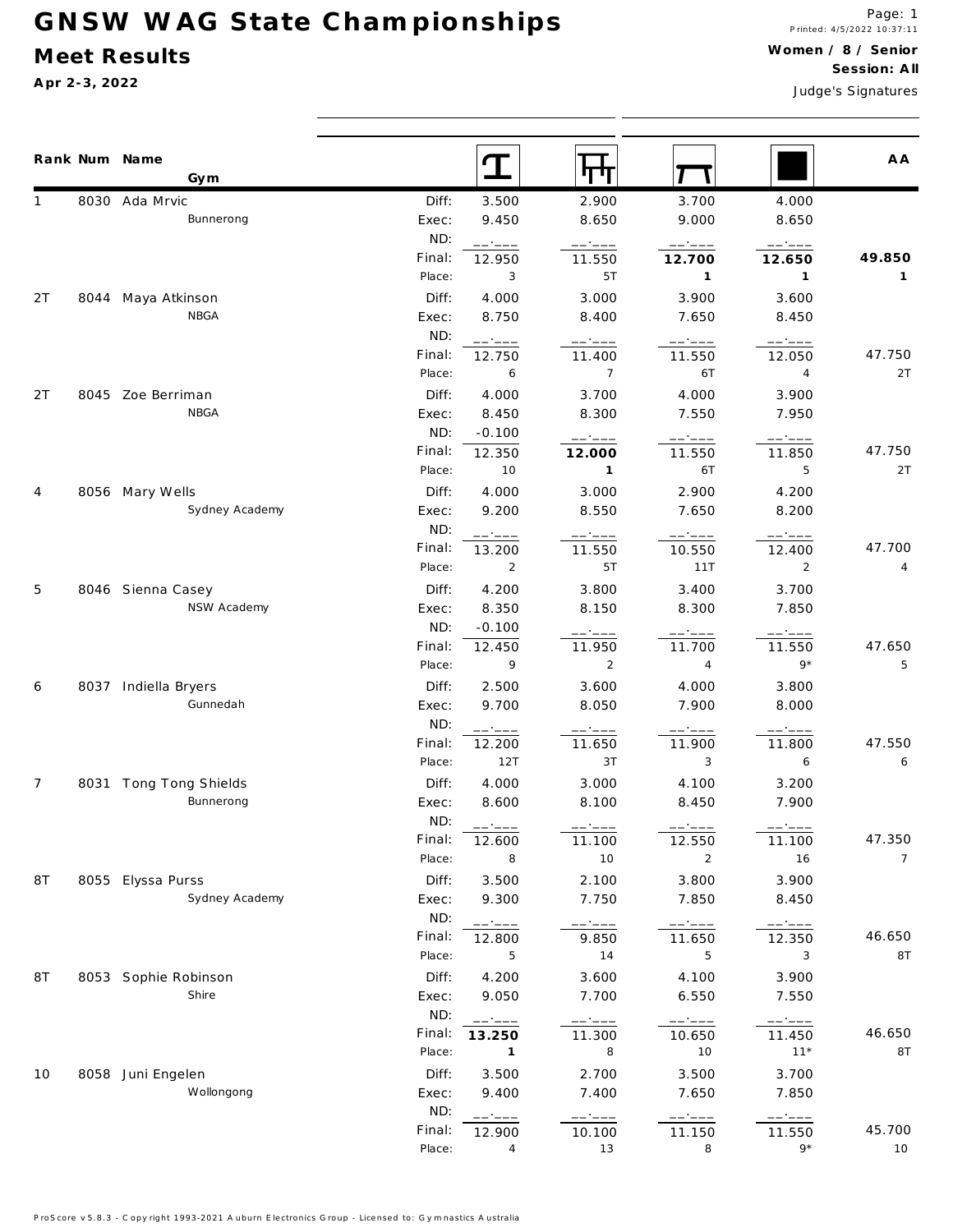# GNSW WAG State Championships

### **M eet Results**

**A pr 2-3, 2022**

 $\blacksquare$ 

|    | Rank Num Name<br>Gym  |        |                                                         | पप                        |           |                                                | A A    |
|----|-----------------------|--------|---------------------------------------------------------|---------------------------|-----------|------------------------------------------------|--------|
| 11 | 8059 Allegra Fock     | Diff:  | 3.500                                                   | 2.900                     | 3.800     | 4.100                                          |        |
|    | Wollongong            | Exec:  | 9.150                                                   | 7.500                     | 6.250     | 7.550                                          |        |
|    |                       | ND:    | ------                                                  | ------                    | ------    | ------                                         |        |
|    |                       | Final: | 12.650                                                  | 10.400                    | 10.050    | 11.650                                         | 44.750 |
|    |                       | Place: | $\overline{7}$                                          | 12                        | 14        | 8                                              | 11     |
| 12 | 8047 Emily Chronis    | Diff:  | 2.500                                                   | 3.700                     | 3.200     | 3.800                                          |        |
|    | PLC                   | Exec:  | 9.050                                                   | 7.950                     | 6.050     | 7.650                                          |        |
|    |                       | ND:    | ------                                                  | ------                    | ------    | ------                                         |        |
|    |                       | Final: | 11.550                                                  | 11.650                    | 9.250     | 11.450                                         | 43.900 |
|    |                       | Place: | 17                                                      | 3T                        | 20        | 11T                                            | 12     |
| 13 | 8043 Mikayla Winning  | Diff:  | 2.500                                                   | 2.800                     | 2.600     | 3.700                                          |        |
|    | Manly                 | Exec:  | 8.850                                                   | 8.100                     | 7.650     | 7.050                                          |        |
|    |                       | ND:    | $\begin{tabular}{cc} - & - & - \\ \hline \end{tabular}$ | $\qquad \qquad - - - - -$ | $---:---$ | $---:---$                                      |        |
|    |                       | Final: | 11.350                                                  | 10.900                    | 10.250    | 10.750                                         | 43.250 |
|    |                       | Place: | 19T                                                     | 11                        | 13        | 18                                             | 13     |
| 14 | 8052 Ilaria Crowley   | Diff:  | 2.500                                                   | 2.600                     | 3.200     | 3.600                                          |        |
|    | Pymble                | Exec:  | 9.350                                                   | 8.600                     | 6.400     | 6.600                                          |        |
|    |                       | ND:    | ------                                                  | ------                    | ------    | ------                                         |        |
|    |                       | Final: | 11.850                                                  | 11.200                    | 9.600     | 10.200                                         | 42.850 |
|    |                       | Place: | 14                                                      | 9                         | 16        | 19                                             | 14     |
| 15 | 8035 Chloe Bretherton | Diff:  | 4.000                                                   | 2.100                     | 3.700     | 3.200                                          |        |
|    | Eden                  | Exec:  | 8.400                                                   | 6.400                     | 7.300     | 7.750                                          |        |
|    |                       | ND:    | $-0.100$                                                | ------                    | ------    |                                                |        |
|    |                       | Final: | 12.300                                                  | 8.500                     | 11.000    | 10.950                                         | 42.750 |
|    |                       | Place: | 11                                                      | 18                        | 9         | 17                                             | 15     |
| 16 | 8050 Chloe Holmes     | Diff:  | 2.500                                                   | 2.800                     | 3.900     | 3.900                                          |        |
|    | PLC                   | Exec:  | 8.850                                                   | 6.200                     | 6.000     | 7.550                                          |        |
|    |                       | ND:    | ------                                                  | ------                    | -- ----   | ------                                         |        |
|    |                       | Final: | 11.350                                                  | 9.000                     | 9.900     | 11.450                                         | 41.700 |
|    |                       | Place: | 19T                                                     | 15T                       | 15        | $11*$                                          | 16     |
| 17 | 8051 Sofia O'Sullivan | Diff:  | 2.500                                                   | 2.300                     | 3.100     | 4.300                                          |        |
|    | PLC                   | Exec:  | 9.150                                                   | 6.000                     | 6.300     | 7.050                                          |        |
|    |                       | ND:    |                                                         |                           |           |                                                |        |
|    |                       | Final: | 11.650                                                  | 8.300                     | 9.400     | 11.350                                         | 40.700 |
|    |                       | Place: | 16                                                      | 19                        | 17        | 14                                             | 17     |
| 18 | 8049 Tsambika Galanos | Diff:  | 2.500                                                   | 2.600                     | 2.800     | 3.800                                          |        |
|    | PLC                   | Exec:  | 8.450                                                   | 6.400                     | 6.500     | 7.500                                          |        |
|    |                       | ND:    | ------                                                  | ------                    | $-- - -$  | $\qquad \qquad \  \  \, - \, - \, - \, - \, -$ |        |
|    |                       | Final: | 10.950                                                  | 9.000                     | 9.300     | 11.300                                         | 40.550 |
|    |                       | Place: | 22                                                      | 15T                       | 18T       | 15                                             | 18     |
| 19 | 8040 Zoe Thomas       | Diff:  | 2.500                                                   | 2.500                     | 2.400     | 3.500                                          |        |
|    | Maitland              | Exec:  | 9.200                                                   | 6.350                     | 4.400     | 8.200                                          |        |
|    |                       | ND:    | ------                                                  | ------                    | $----$    | ------                                         |        |
|    |                       | Final: | 11.700                                                  | 8.850                     | 6.800     | 11.700                                         | 39.050 |
|    |                       | Place: | 15                                                      | 17                        | 23        | $7\phantom{.0}$                                | 19     |
| 20 | 8034 Emily Ortlepp    | Diff:  | 3.500                                                   | 1.300                     | 2.600     | 2.800                                          |        |
|    | Castle Hill           | Exec:  | 8.800                                                   | 6.400                     | 7.950     | 6.750                                          |        |
|    |                       | ND:    | $-0.100$                                                | $-2.000$                  | ------    | $\qquad \qquad \  \  \, - \, - \, - \, - \, -$ |        |
|    |                       | Final: | 12.200                                                  | 5.700                     | 10.550    | 9.550                                          | 38.000 |
|    |                       | Place: | 12T                                                     | 23                        | 11T       | 21                                             | 20     |